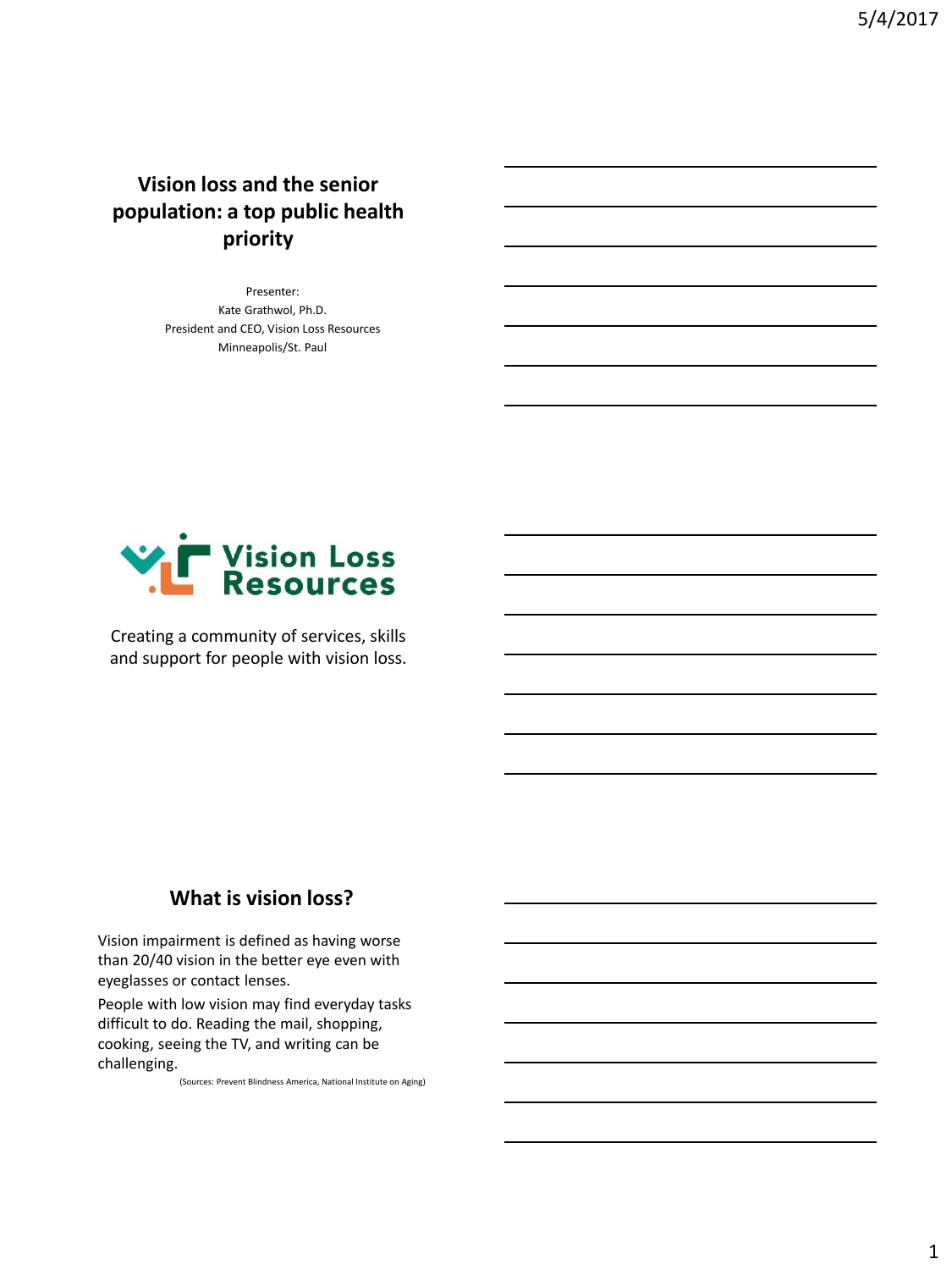# **5 Major Causes of Vision Loss**









Diabetic Retinopathy Stroke

Source: National Eye Institute

## **Age-Related Macular Degeneration**





## **Glaucoma**



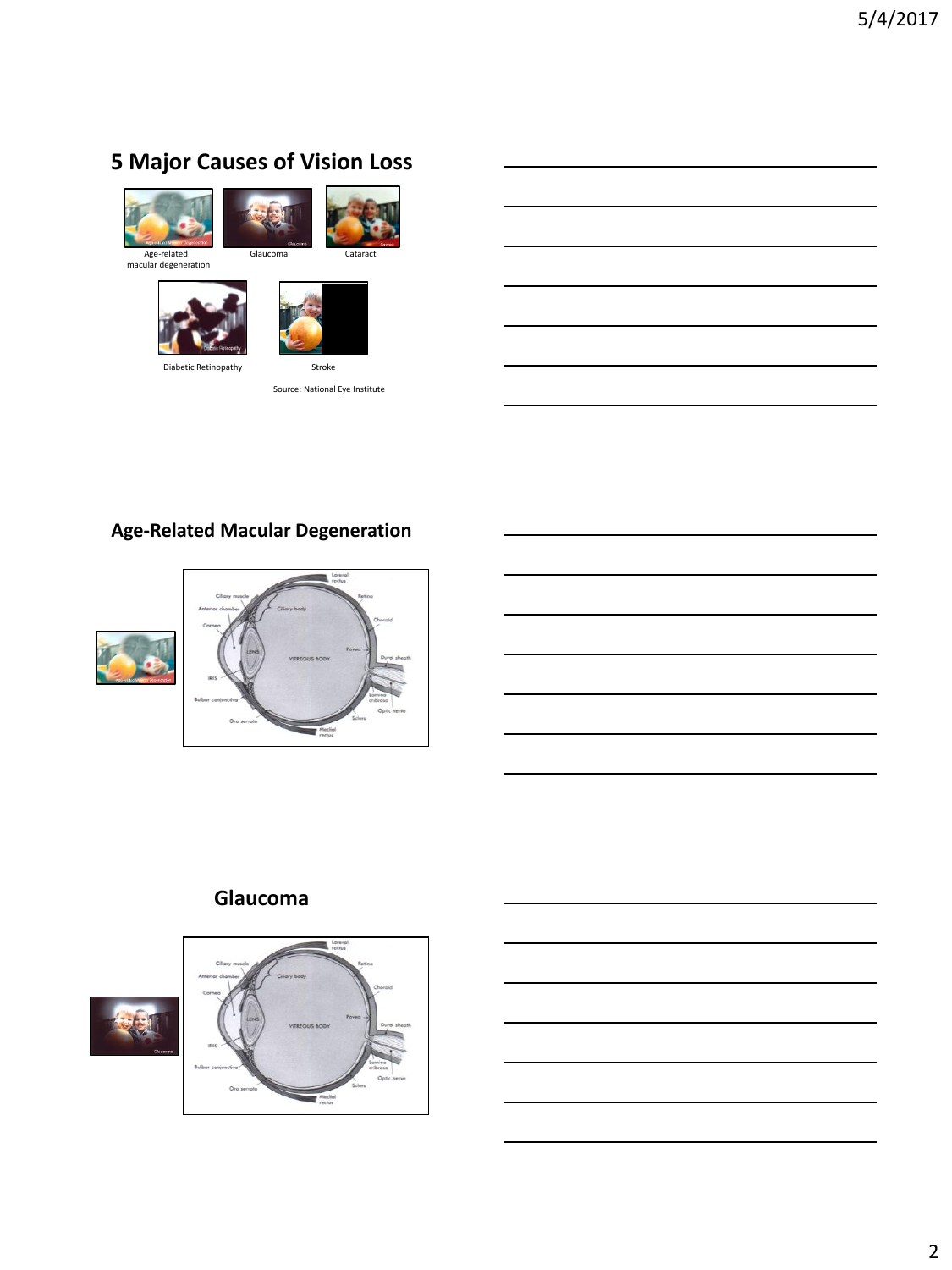## **Cataracts**







# **Diabetic Retinopathy**





**Stroke**



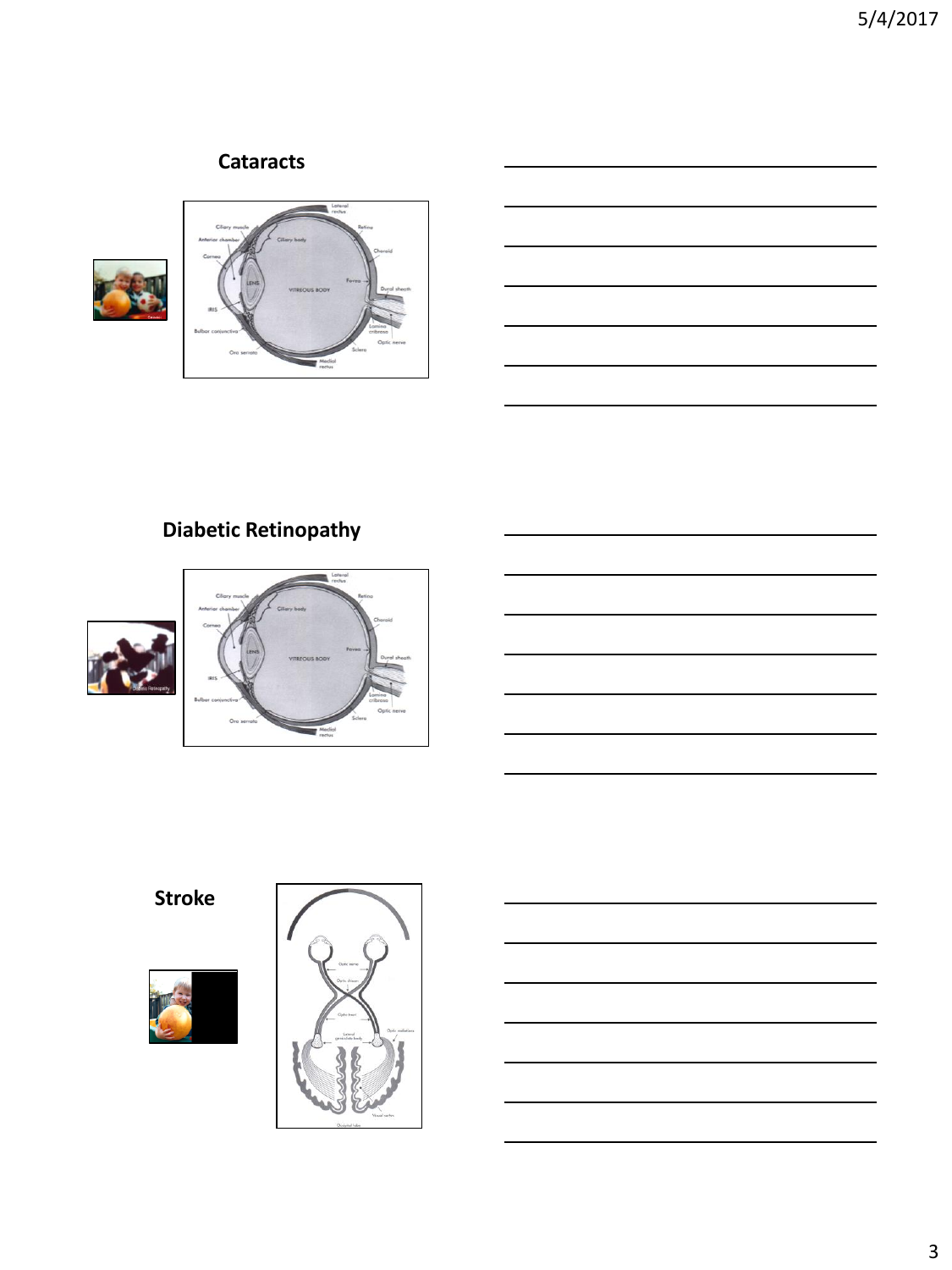## **Aging and Vision Loss**

By 2030, the number of people over the age of 65 will double to 71.5 million, or 20% of the population. Over 65, the risk of low vision and blindness increases.

Vision loss can adversely impact the overall health and well-being of older adults in many ways:

- Increased risk of falls and fractures
- Increased risk of depression
- Difficulty identifying medications
- Difficulty bathing, dressing, and walking around the house

(Source: American Foundation for the Blind)

## **Percentage of Americans with Vision Loss by Age**

| Age               | Percentage of Americans<br>with Vision Loss |
|-------------------|---------------------------------------------|
| $ 18-44$ years    | 5.50%                                       |
| 45-64 years       | 12.00%                                      |
| 65-74 years       | 12.20%                                      |
| 75 years and over | 15.20%                                      |

Source: National Center for Health Statistics

## **Aging Population in Minnesota**



Source: Minnesota State Demographic Center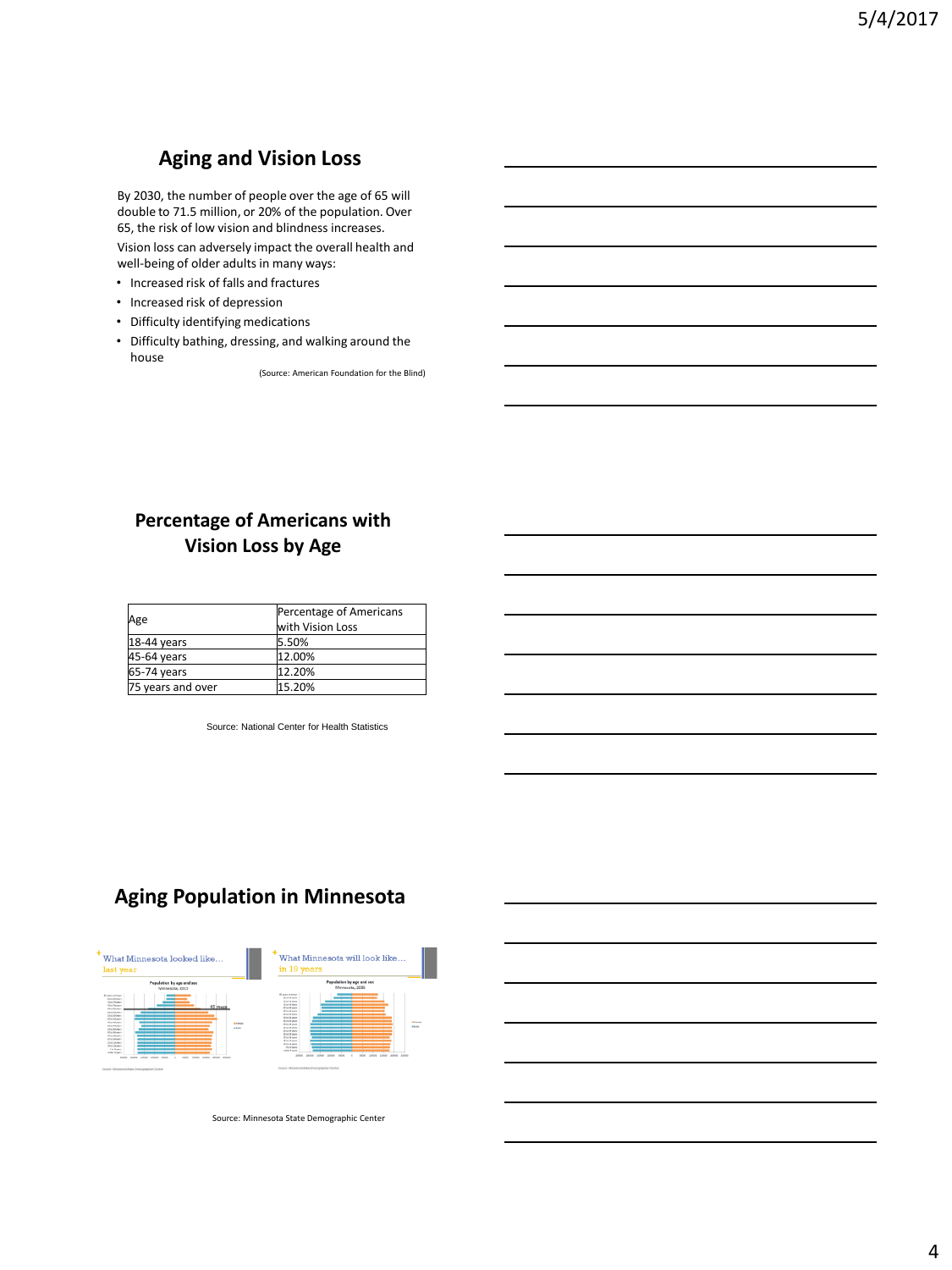## **What is vision rehabilitation?**

A wide range of professional training and support that can restore functioning after vision loss, just as physical therapy restores function after a stroke or other injury.

Source: VisionAware (American Foundation for the Blind)

## **What is vision rehabilitation?**

**Adaptive devices** such as magnifiers and **assistive technology**

**Orientation and mobility training**, to travel independently and safely in the home and community

**Independent living skills**, to confidently perform daily activities

Source: VisionAware (American Foundation for the Blind)

#### **Orientation and Mobility**





White cane travel Navigating public spaces and transit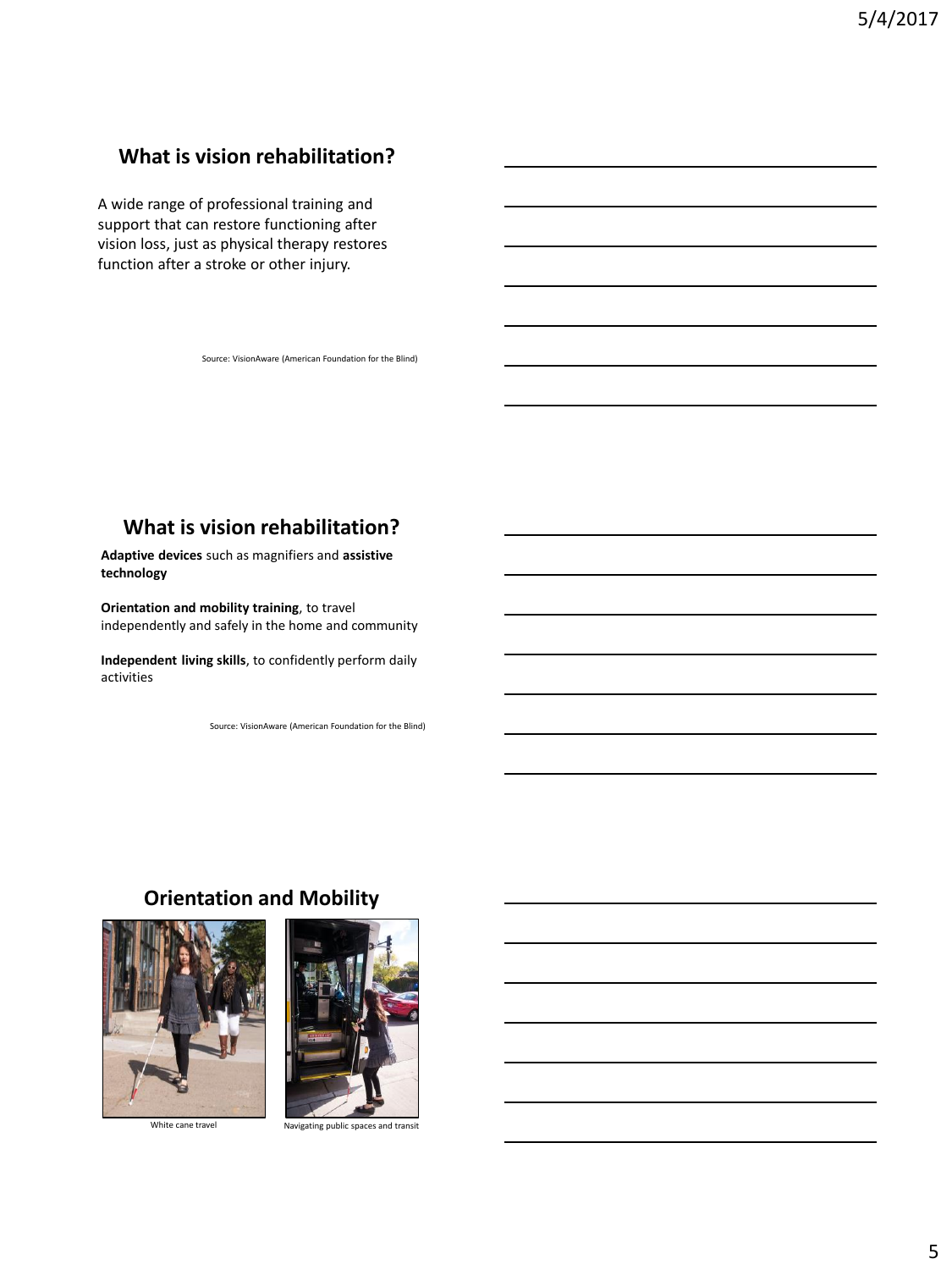## **Technology**



nalized training on



Tablets and computers with screen readers and/or magnification



Smartphones with voiceover commands

## **Tasks of Daily Living**











Clothing care and mending Knife skills and other safety tips

## **Community Center**









Field trips and cultural experiences Book clubs and educational presentations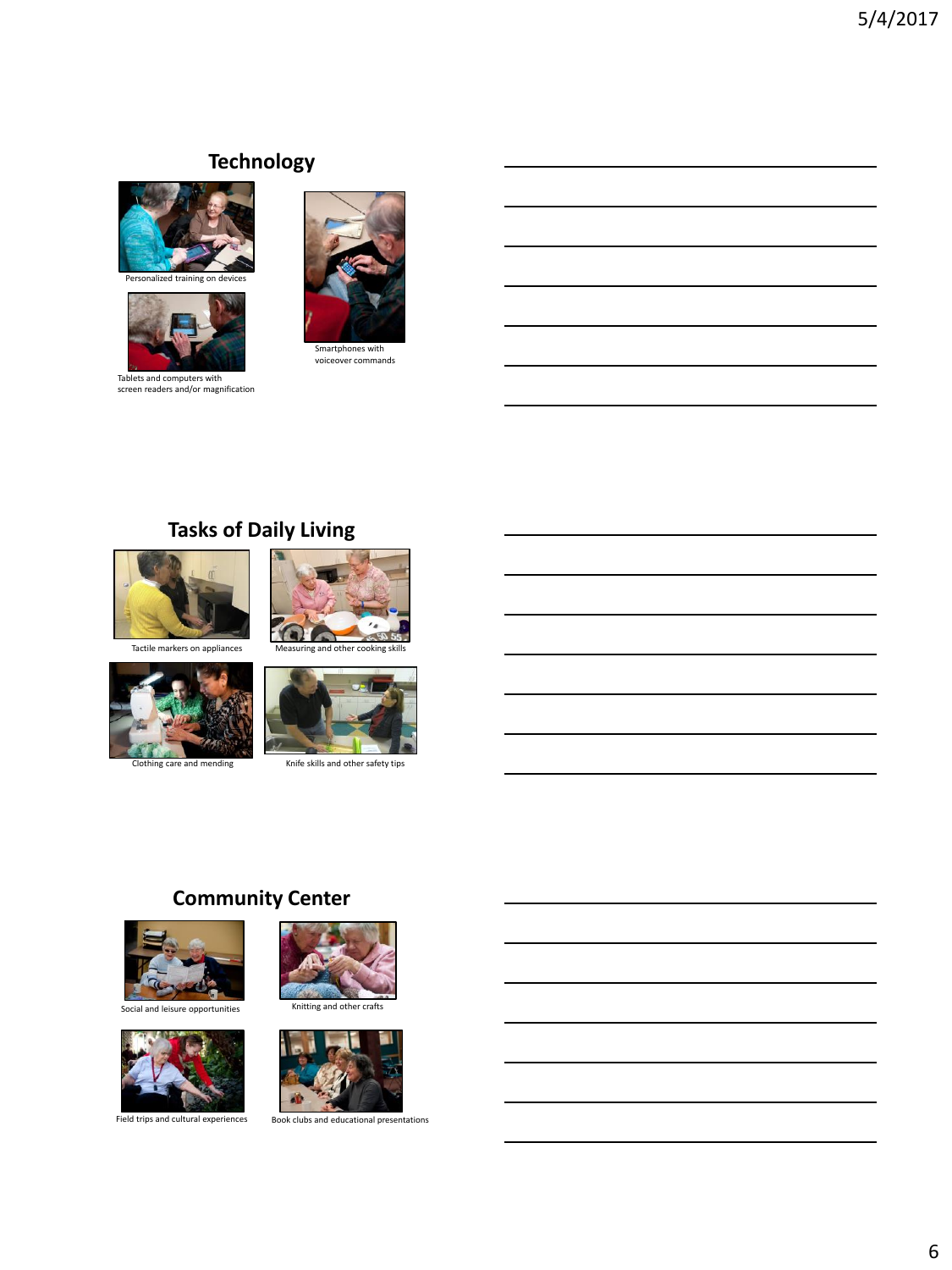## **Why is vision rehabilitation important?**

Vision loss is linked to

- increased dependence on others to perform daily activities
- decreased participation in social activities
- higher rates of depression: Among older people with vision impairment, 57.2% are at risk of mild or moderate depression compared to 43.5% of those without vision loss (Source: Journal of Visual Impairment and Blindness, AFB
- Press 2006, Vol. 100)<br>• other undesirable health outcomes

Source: Centers for Disease Control

## **How to tell that someone may be experiencing vision loss**

- 1.Bumping into objects
- 2.Moving hesitantly or walking close to the wall, with hand extended
- 3.Groping for objects or touching them in an uncertain way
- 4.Squinting or tilting one's head to see
- 5.Requesting additional or different kinds of lighting

#### **How to tell that someone may be experiencing vision loss**

- 6. Holding books or reading materials close to the face
- 7. Spilling liquids or pushing food off of a plate at mealtimes
- 8. Showing difficulty in recognizing faces
- 9. Becoming withdrawn and/or hesitant to leave the house or known surroundings
- 10.Lack of eye contact when speaking or being spoken to, seems to be staring into space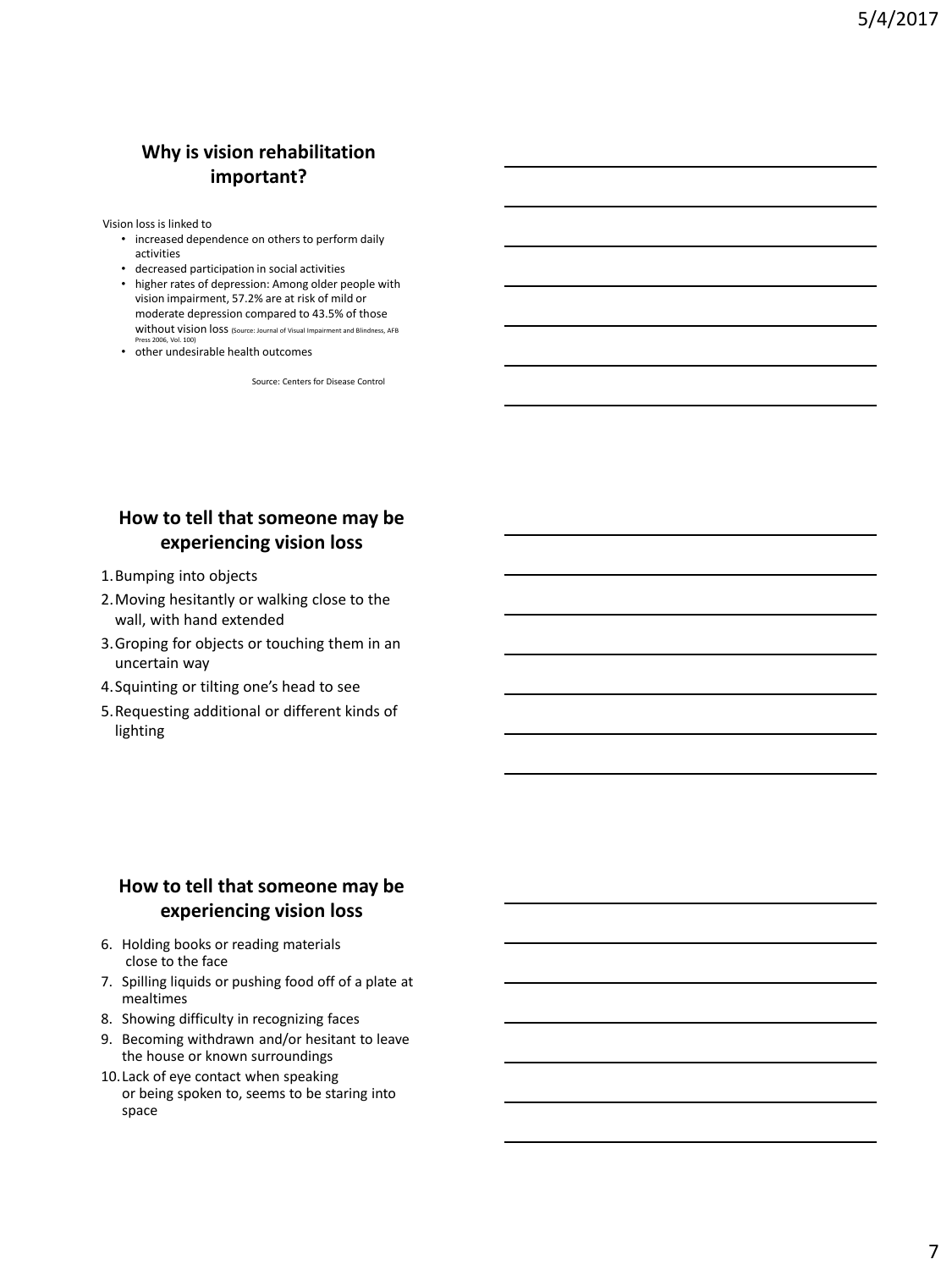## **Questions to ask if you think your client has low vision**

- Are they having trouble seeing like they used to?
- Do they have macular degeneration, diabetic retinopathy or glaucoma?
- When did they last see their general practitioner or eye doctor?
- Does their vision seem to have gotten worse over the last 2-3 years?
- Can they see newsprint, a bill or a book, or watch TV easily?

### **Questions to ask if you think your client has low vision**

- Do they feel like they put things down and lose them?
- Does it seem as if there is not enough light to see?
- Does glare bother their eyes? Both indoors and outdoors?
- Is more light helpful to see things, but too much light makes it worse?

#### **Vision Loss Resources**

#### Serving the 9-county metro area

#### Services include:

- In-home assessment and personalized training
- Rehabilitation training
- Community Center for social and recreational activities
- Support groups
- Volunteer program
- Peer mentors<br>• Referrals to of
- Referrals to other resources

For more information, call 612-871-2222 www.visionlossresources.org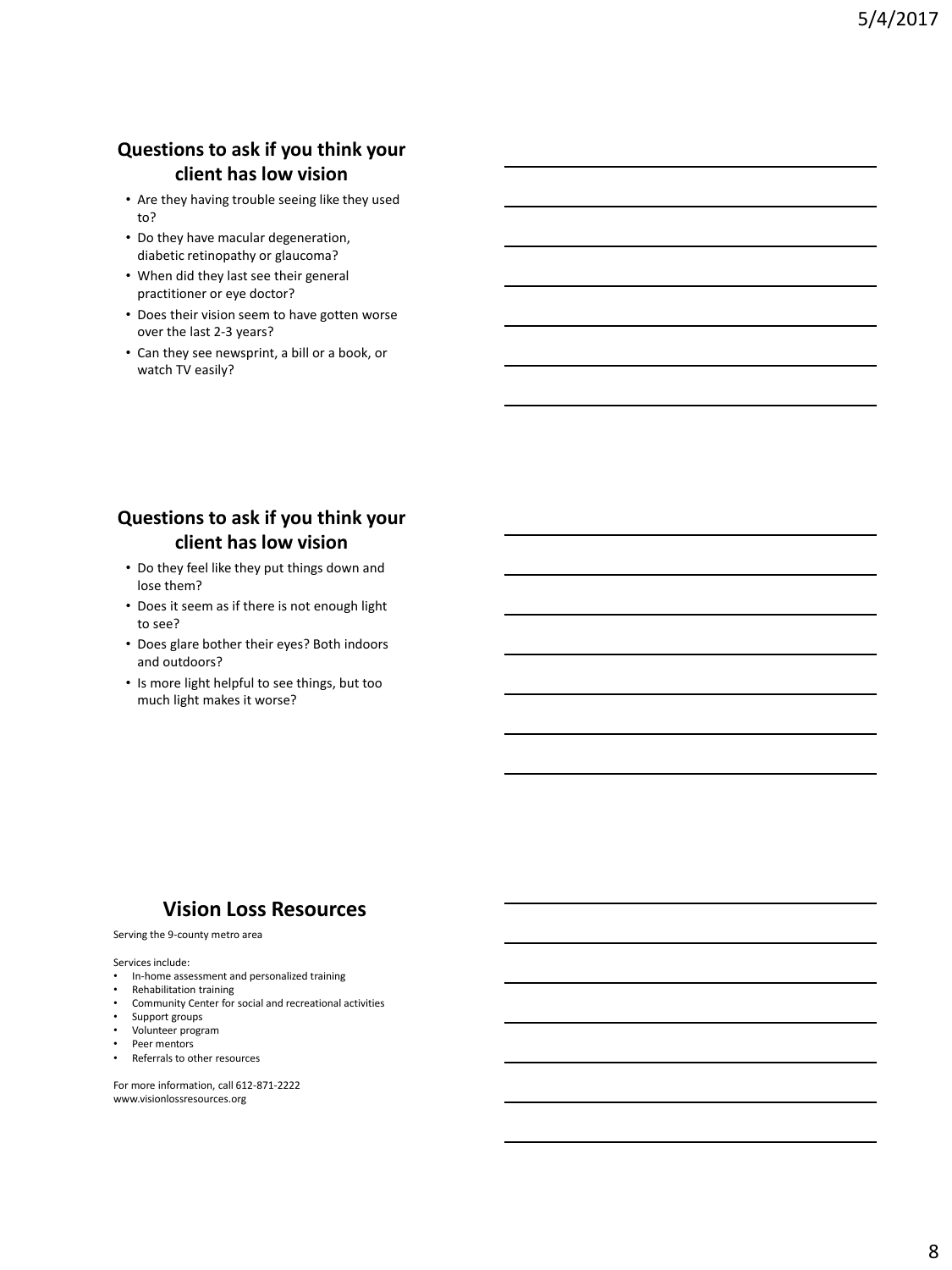## **Lighthouse Center for Vision Loss**

Serving Duluth and Northern Minnesota

Services include:

- Small group training for seniors and working-age adults in daily living skills, technology, and travel
- Employment training, support, and accommodations

For more information, call 218-624-4828 or visit [www.lcfvl.org/](http://www.lcfvl.org/)

## **State Services for the Blind Senior Services Unit**

Serving the Twin Cities and greater Minnesota

Services include:

- Low vision aids and other adaptive devices
- Training in daily living skills, technology, and travel
- Access to books and Radio Talking Book
- Employment training, support, and accommodations

For more information, call 651-539-2300

## **Resources and research**

An introduction to the prevalence of vision loss in the aging population: "Visual impairment, blindness cases in U.S. expected to double by 2050." National Eye Institute, National Institutes of Health. May 19, 2016.

[www.nei.nih.gov/news/pressrelease/visual\\_impairment\\_cases\\_2050](https://www.nei.nih.gov/news/pressrelease/visual_impairment_cases_2050)

Practical resources about age-related vision loss, for seniors and caregivers: <http://www.visionaware.org/info/for-seniors/1>

A study of vision rehabilitation:

Burton AE, Gibson JM, Shaw RL. "How do older people with sight loss manage their general<br>health? A qualitative study." *Disobility and Rehobilitotion* 2016 Nov 38 (23): 2277-85. Summary:<br>ht<mark>tps://www.ncbi.nlm.nih.gov/pubme</mark>

A compilation of many data and statistics from a variety of scholarly sources: Alliance for Aging Research. *The Silver Book: Vision Loss Volume II*, 2012.<br>http://www.silverbook.org/wp-content/uploads/2015/06/The-Silver-Book\_Vision-Loss\_Volume-<br>II.<u>pdf</u>